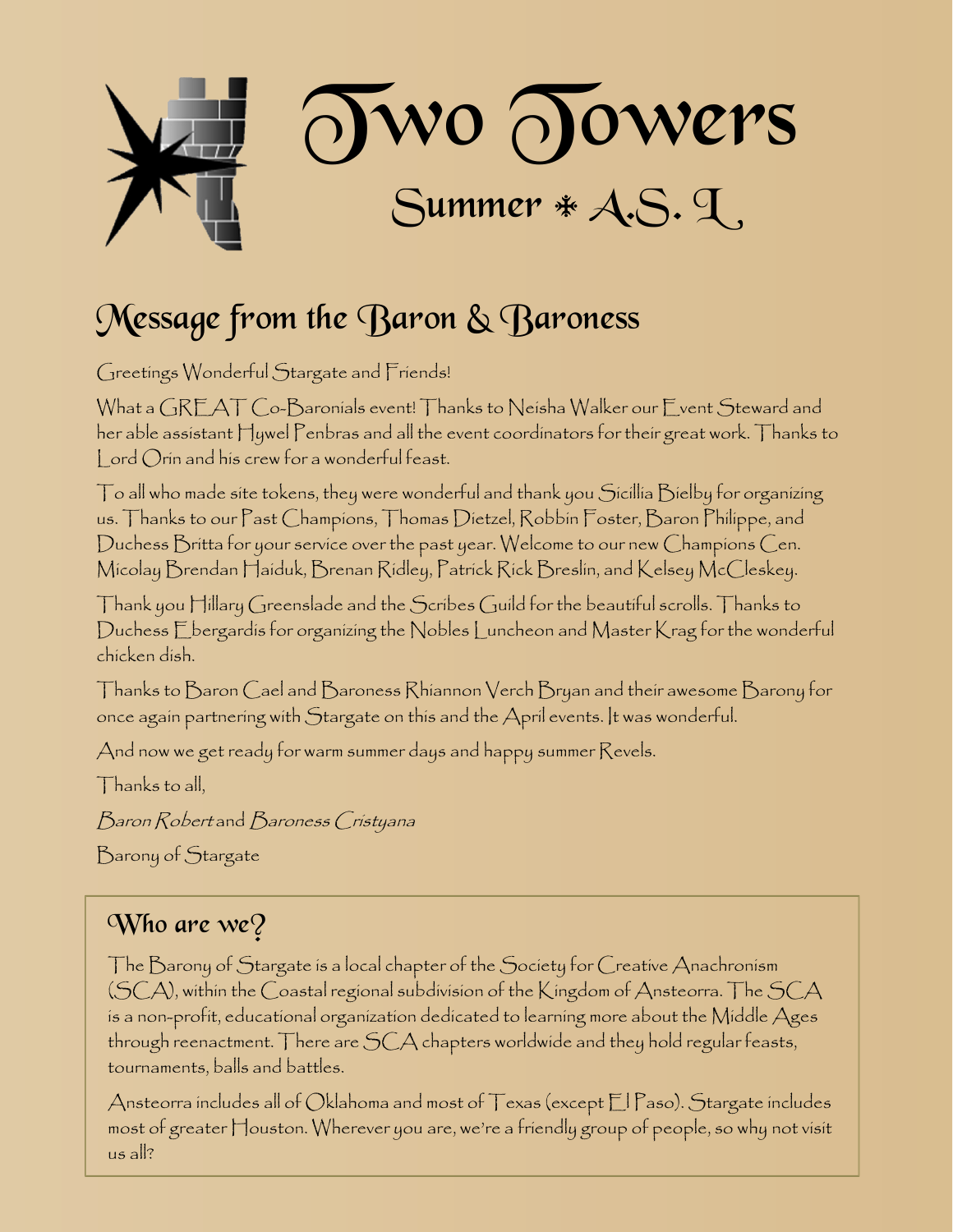## Stargate History

A bit of Ansteorran AND Stargate History was presented to the Baron and Baroness of Stargate at Co-Baronials in May. The scroll grants Myrddin ap Rhys the right as first Baron of Stargate (10/17/1973 - 3/5/1977), by the King of Atenveldt, in AS 10. (Note, the scroll day/month is not filled in.) The scroll is signed by King Robert of Atenveldt and Lord Coll MacClurain, Aten Principal Herald. Thanks to our Herald Caitilin for getting it nicely framed! ~Hillary Greenslade, Baronial Scribe

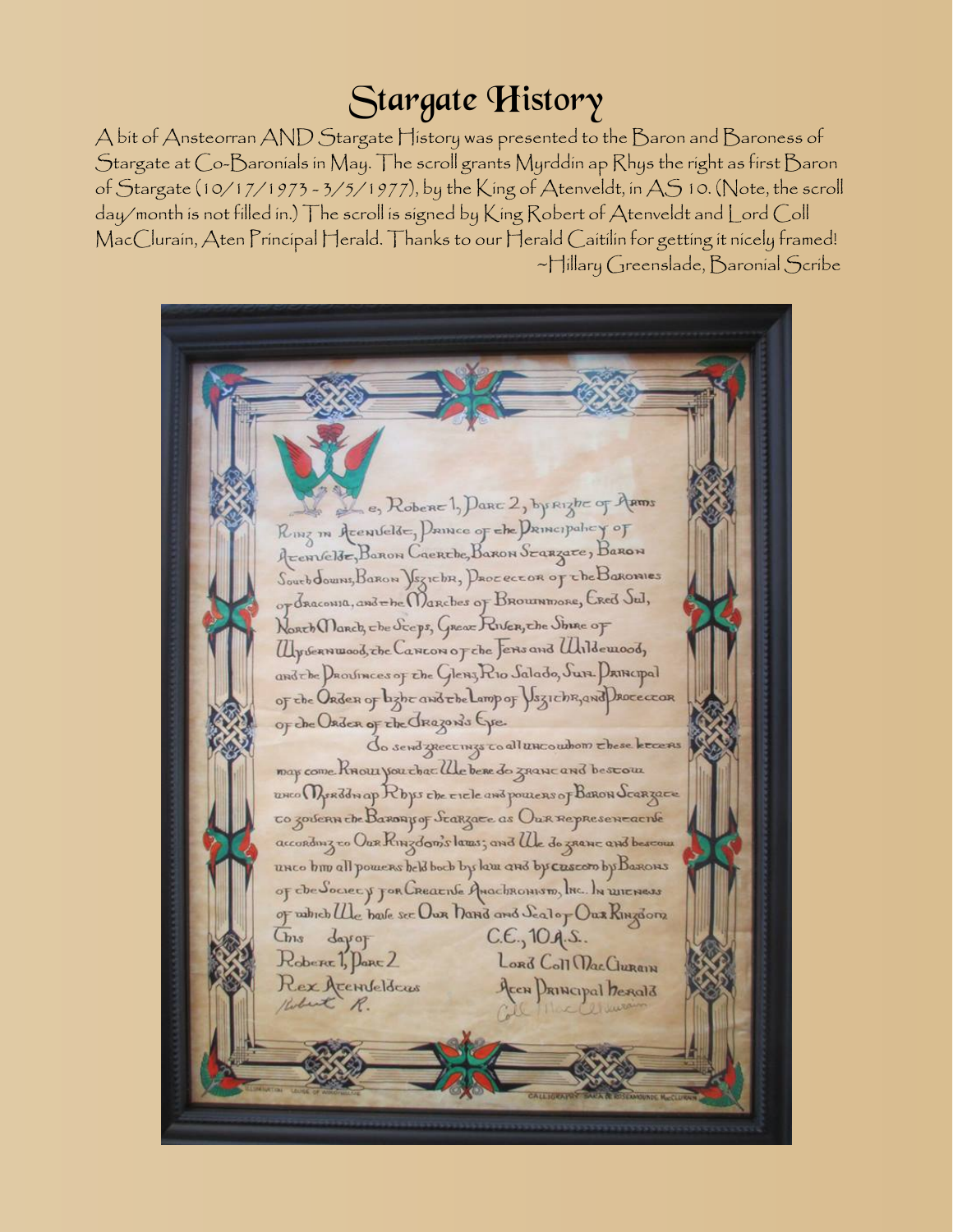## Stargate Events Calendar

|        | Sunday                                                                 | Monday                                                                                    | Tuesday | Wednesday | Thursday                                                 | Friday | Saturday                                                    |
|--------|------------------------------------------------------------------------|-------------------------------------------------------------------------------------------|---------|-----------|----------------------------------------------------------|--------|-------------------------------------------------------------|
| Week 1 | 10a Gates<br><b>Edge Chiv</b><br>4p Scribes<br>July 3 5p<br>Youth Chiv | 7:15p<br>Populace<br><b>Meeting</b>                                                       |         |           | 7p Chivalric <sup>2</sup><br>Aug 4: Chiv<br>armor repair |        |                                                             |
| Week 2 | July $10$ 4 $p$<br>Youth Chiv*                                         | July 11 &<br>Sept $12 -$<br>alternate Pop<br>Mtg dates due<br>to holidays<br>$7p$ UFO $1$ |         | 7p Rapier | 7p Chivalric <sup>2</sup>                                |        |                                                             |
| Week 3 | 10a Gates<br><b>Edge Chiv</b><br>4p Scribes                            | 7p UFO <sup>1</sup>                                                                       |         | 7p Rapier | 7p Chivalric <sup>2</sup>                                |        | July 23, Aug<br>20 9a<br>Archery                            |
| Week 4 | June 26 4p<br>Youth Chiv                                               | 7p UFO <sup>1</sup>                                                                       |         | 7p Rapier | 7p Chivalric <sup>2</sup>                                |        | Aug 27 Mini<br><b>A&amp;S</b> Revel<br>Sep 24 9a<br>Archery |
| Week 5 | 4p Scribes                                                             | $7p$ UFO $1$                                                                              |         | 7p Rapier | 7p Chivalric <sup>2</sup>                                |        |                                                             |
| Notes  | *Youth Chiv<br>is on hiatus<br>after this until<br>August 14           | 1: Check first<br>- not held<br>every week                                                |         |           | 2: On hiatus<br>during<br>July/August                    |        |                                                             |

- + Stargate Scribes Guild 1st/3rd/5th Sundays 4-7 pm @ Central Mkt on Westheimer
- + Gates Edge Fighter Practice 1st/3rd Sundays 10 am @ Meyer Park
- UFO Guild Usually weekly (always check) on Monday except Pop Mtg week 7-9 pm @ Brenna MacDonald's home
- + Business & Populace Meeting Monthly on 1st Monday (2nd if holiday) 7:15 pm @ Trini Mendenhall Community Ctr, 1414 Wirt Rd.
- Stargate Rapier Practice Weekly on Wednesday 7-10 pm @ Hermann Park
- Stargate Chivalric Combat Practice Weekly on Thursday 7-10 pm @ Hermann Park
- Houston/Beaumont area Official Youth Chivalric Practice Irregular weeks on Sunday 4 pm @ changing locations
- Archery Practice Monthly on Saturday 9-11 am, often @ Spring Creek Park, Tomball
- Mini A&S Revel on Saturday Aug. 27 @ 1231 Wirt Rd. (free event with pot luck lunch)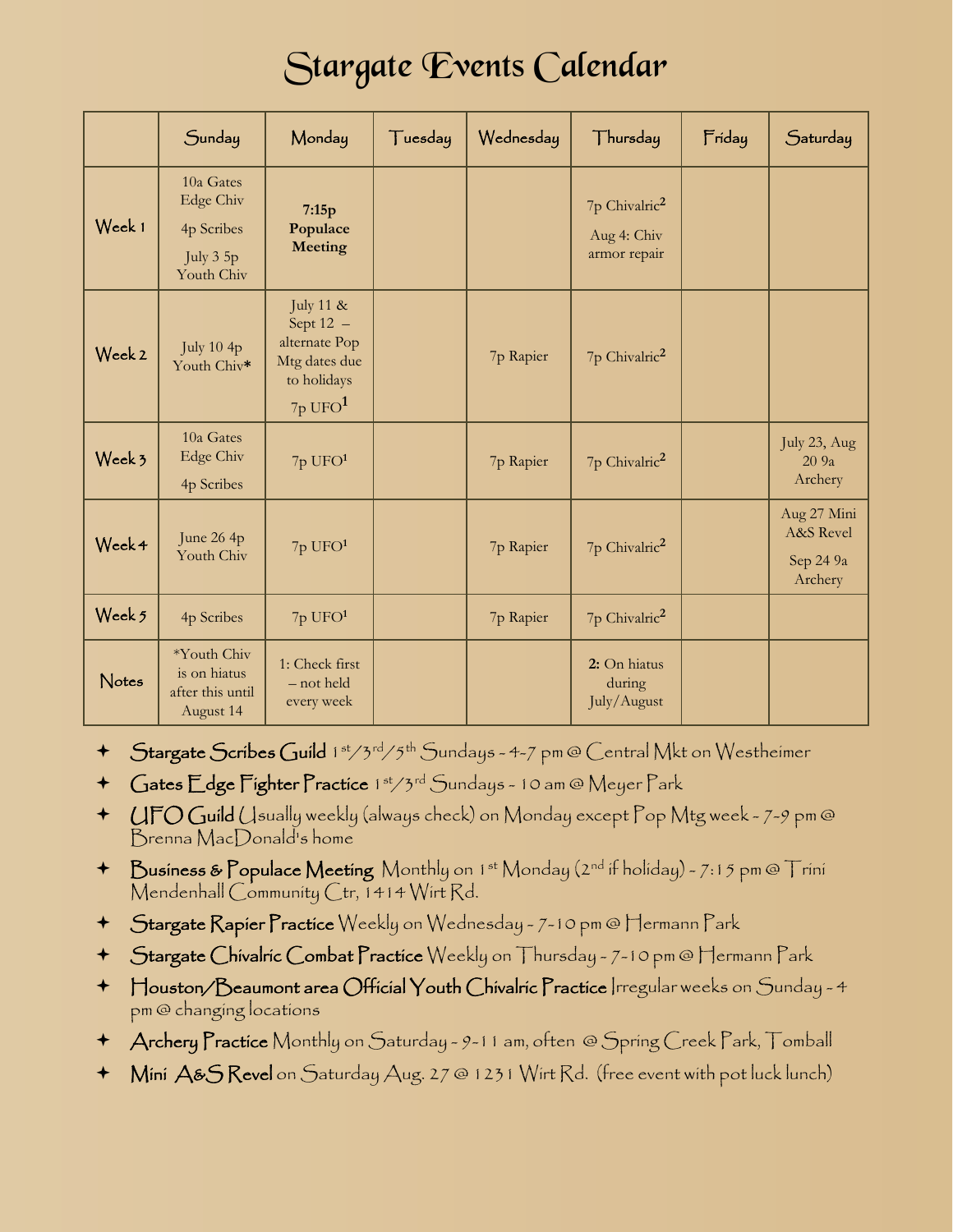# Upcoming Events & Meetings

Populace meetings during the second quarter of 2016 will be held on July 11th, August 1st, and September 5th at Mendenhall Community Center 1414 Wirt Road, Houston, TX. We have a private room. Please check the lobby bulletin board.

## UFO Guild

HL Brenna MacDonald hosts UFO (Unfinished Objects) Guild at her home, every Monday night except the first Monday of the month (Populace), from 7pm to 9pm. Please send her a message for the address if you'd like to come.

### Chivalric and Rapier Practices

Stargate's Chivalric fighter practice is held weekly on Thursday evenings, and Rapier practice is held weekly on Wednesday nights. Both happen from 7-10 pm by the parking lot behind Miller Outdoor Theater in Hermann Park. Check the Barony's Facebook page for last-minute updates.

### Gate's Edge Fighter Practice

Our neighbor to the north, the Shire of Gate's Edge, holds its fighter practice on the first and third Sunday of the month at Meyer Park in the Cypresswood section of Spring, Texas from 10 AM to 1 PM.

### Archery Practice

Practice has been scheduled for 9 am-noon on the following dates (location varies):

- $+$  July 23
- August 20
- September 24
- $\triangleleft$  October 22
- [November: go to BAM]
- + December 10





St. John (depicted as a scribe) Bodleian Library MS Auct. D. 1.17

Come learn the ancient and beautiful arts of calligraphy and illumination. The Stargate Scribes Guild is for learning the scribal arts, as well as to provide a service to the Barony and the Kingdom by creating award scrolls. The Guild meets the 1st, 3rd and 5th Sundays of the month from 4-7 pm.

The primary site is in the 2nd floor Community Room at the Central Market, 3815 Westheimer Rd (at Wesleyan Ave, inside Loop 610), Houston, TX 77027. Bring your paint supplies; some loaner items will be provided. All are welcome, newcomers and masters alike. Contact: Mistress Hillary Greenslade.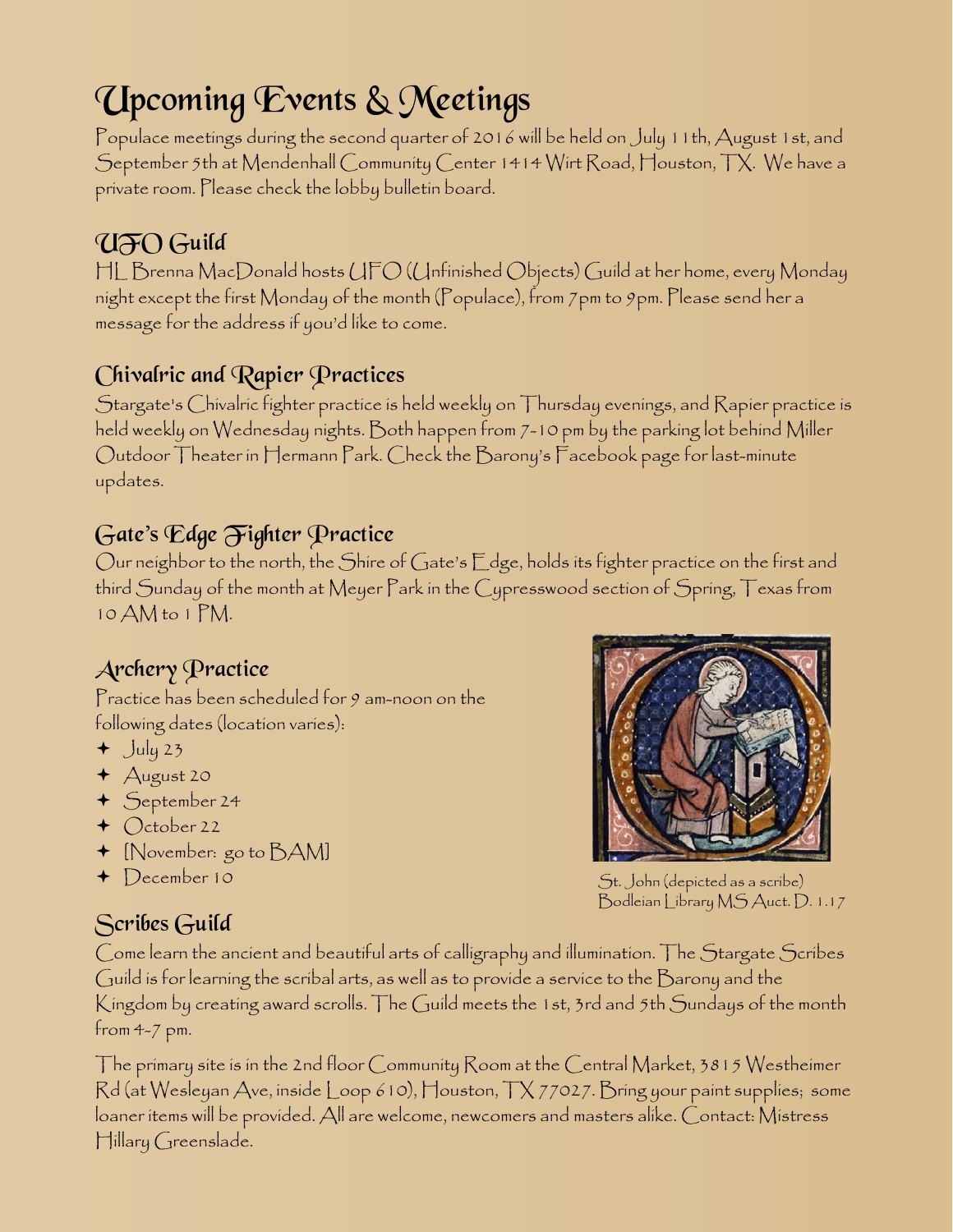# Make a Contribution to the  $\widetilde{\partial w}$   $\widetilde{\partial w}$   $\widetilde{\partial w}$

The Two Towers is the reference for members of the Barony, but it also serves as a bit of Baronial history. The Chronicler would love to see one and all contribute in some way to the publication. Please send your contributions to the Stargate Chronicler, Lady Ingrid the Mended, at [chronicler@stargate.ansteorra.org](mailto:chronicler@stargate.ansteorra.org), with copy to Lady Merewyn de Laugharne, Acting Deputy Chronicler, at [webminister@stargate.ansteorra.org.](mailto:webminister@stargate.ansteorra.org?subject=Two Towers)

Here are some of the ways in which you can be a part of the  $\mathcal B$ aronial Newsletter:

- $\div$   $\mathsf E$ vent  $\mathsf {Stories}$   $\mathsf L$ et everyone hear your recollection of a great time or special occurrence at a Stargate event by putting it in our newsletter!
- $\blacklozenge$   $\mathsf P$ hotographs If you have taken some photos at  $\mathcal S$ targate events and would like to get them published, please send them along with the appropri- ate Publication Permission Form for yourself and any identifiable individuals in the photos.
- Word Fame Has someone you know done something worthy of bragging about? Publish it!
- $\star$  Articles  $\bigcirc$ are to share your expertise, or enlighten others on a subject you feel passionate about? Send your article along for publication along with the appropriate Publication Permission Form found on the Ansteorra website!
- $\star$   $\mathsf{Art}$  Send your finest artwork along with the appropriate Publication Permission Form found on the Ansteorra website. Or let us know if you would like to illustrate articles!

## Stargate Domesday Book

Stargate is compiling a Domesday Book to help our members keep in touch, and we have made it quick and easy to submit your information online at [http://stargate.ansteorra.org](http://stargate.ansteorra.org/)!

## Stargate Facebook Page

Stargate also has a Facebook page, which is a good place to check for lastminute updates on practices and events. [https://www.facebook.com/groups/566](https://www.facebook.com/groups/56697227816/) [97227816/](https://www.facebook.com/groups/56697227816/)

### Accepting applications for these offices:

- » Hospitaler
- » Seneschal
- » Knight Marshal
- » Minister of Children
- » Youth Rapier Marshal

Holding an office is a great way to become involved and meet your fellow Stargaters. Eligible applicants must have enthusiasm and a wish to learn and carry out their new office.

Please send your application to the Stargate Seneschal, the corresponding Regional officer, and the Baron and Baroness.

### Disclaimer & Copyright

This is the Two Towers, a publication of The Barony of Stargate of the Society for Creative Anachronism, Inc. The Two Towers is available from Cary Dier, 3806 Ascot Ln, Houston TX 77092. It is not a corporate publication of the Society for Creative Anachronism, Inc., and does not delineate SCA policies.

Copyright 2016 Society for Creative Anachronism, Inc. For information on reprinting articles and artwork from this publication, please contact the editor, who will assist you in contacting the original creator of the piece. Please respect the legal rights of our contributors.